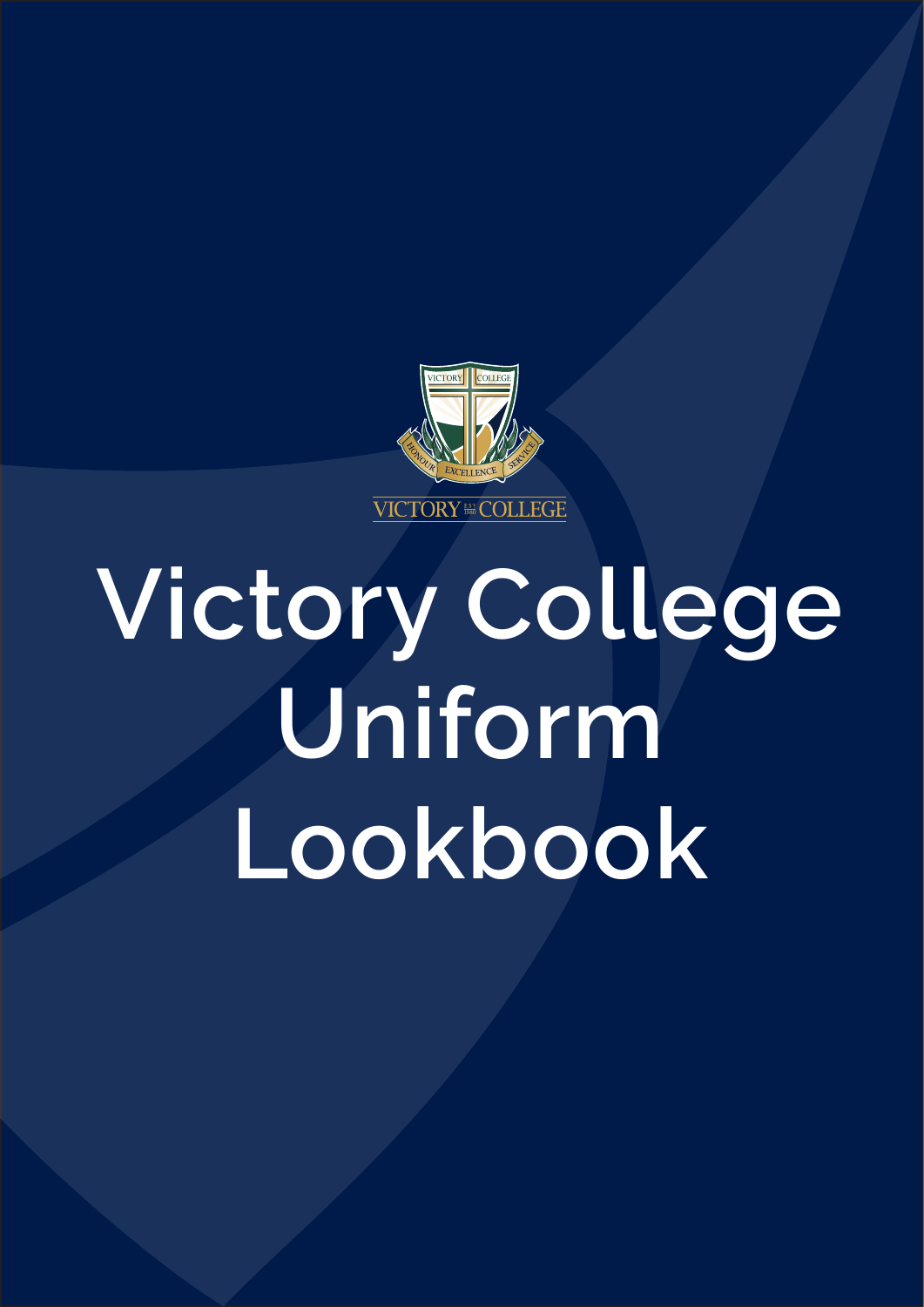## **Primary Formal Uniform**



| <b>ITEM</b>        | <b>SIZES</b> | <b>PRICE</b> |
|--------------------|--------------|--------------|
| <b>Boys Shirt</b>  | $6 - 16$     | 43.00        |
| <b>Boys Shirt</b>  | $18+$        | 45.00        |
| <b>Boys Shorts</b> | $2 - 22$     | 45.00        |
| <b>Boys Socks</b>  | ALL          | 8.00         |
| <b>Girls Dress</b> | $4 - 16$     | 80.00        |
| <b>Girls Dress</b> | $18 - 22$    | 85.00        |
| <b>Girls Socks</b> | ALL          | 8.00         |

| ITEM                                             | <b>SIZES</b> | <b>PRICE</b> |
|--------------------------------------------------|--------------|--------------|
| <b>Boys Trousers</b>                             | $2 - 18$     | 37.00        |
| <b>Primary Pullover</b>                          | $6 - 18$     | 62.00        |
| <b>Girls Grey</b><br>Stockings (not<br>pictured) | $3 - 9$      | 13.50        |
| <b>Boys Dress Hat</b>                            | ALL          | 40.00        |
| <b>Girls Dress Hat</b>                           |              | 65.00        |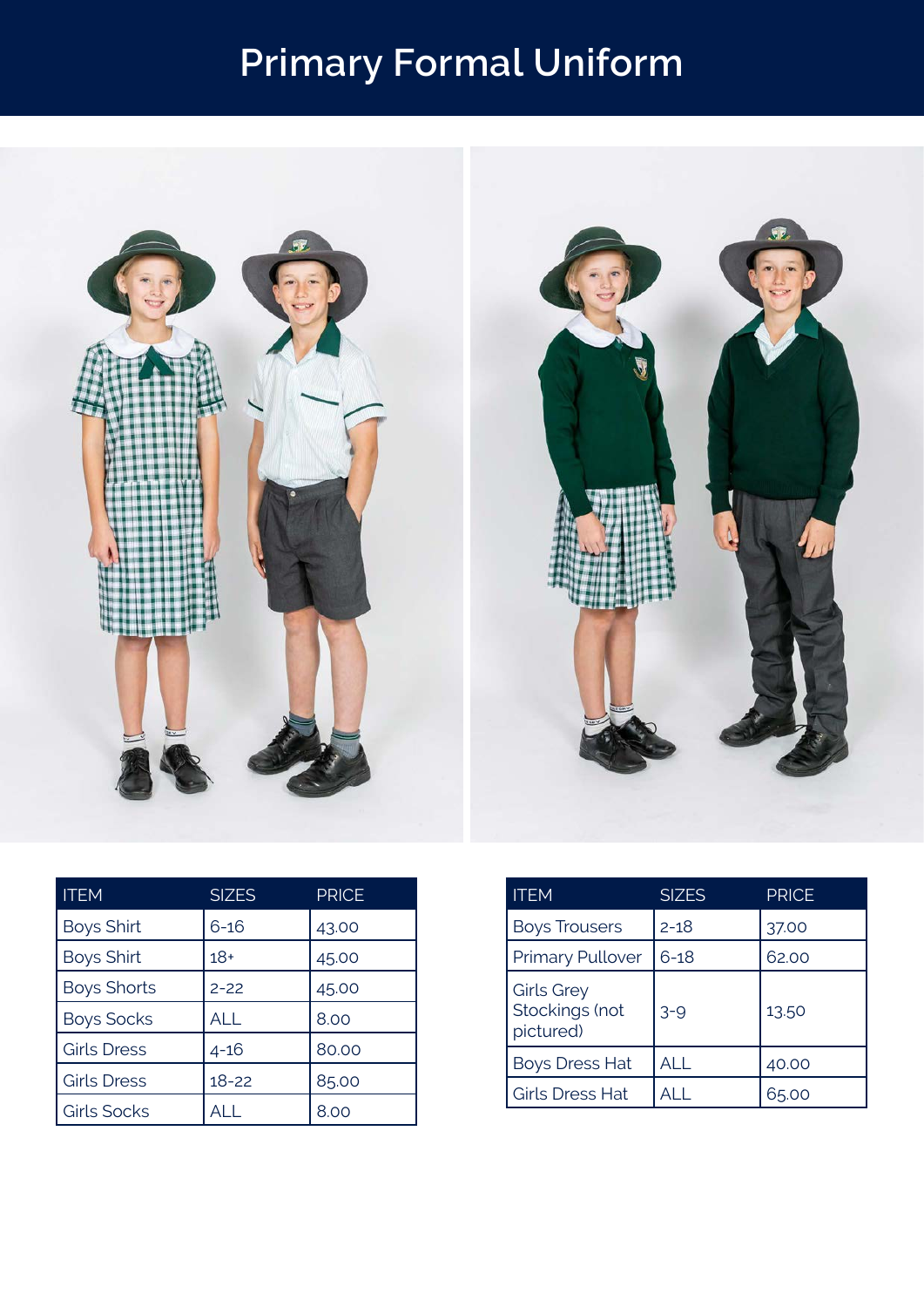# **Primary Sport Uniform**



| <b>ITEM</b>         | <b>SIZES</b> | <b>PRICE</b> |
|---------------------|--------------|--------------|
| <b>Sports Shirt</b> | AI I         | 53.00        |
| Sport Short         | AI I         | 46.00        |
| Sports Hat          | AL L         | 18.00        |
| <b>Sports Socks</b> | AI I         | 8.00         |

| <b>ITEM</b>                          | <b>SIZES</b>  | <b>PRICE</b> |
|--------------------------------------|---------------|--------------|
| <b>Sports Spray</b><br><b>Jacket</b> | 2-16          | 59.00        |
| <b>Sports Spray</b><br><b>Jacket</b> | <b>XS-XXL</b> | 64.00        |
| <b>Sports Spray</b><br>Pants         | 2-16          | 44.00        |
| <b>Sports Spray</b><br>Pants         | <b>XS-XXL</b> | 47.00        |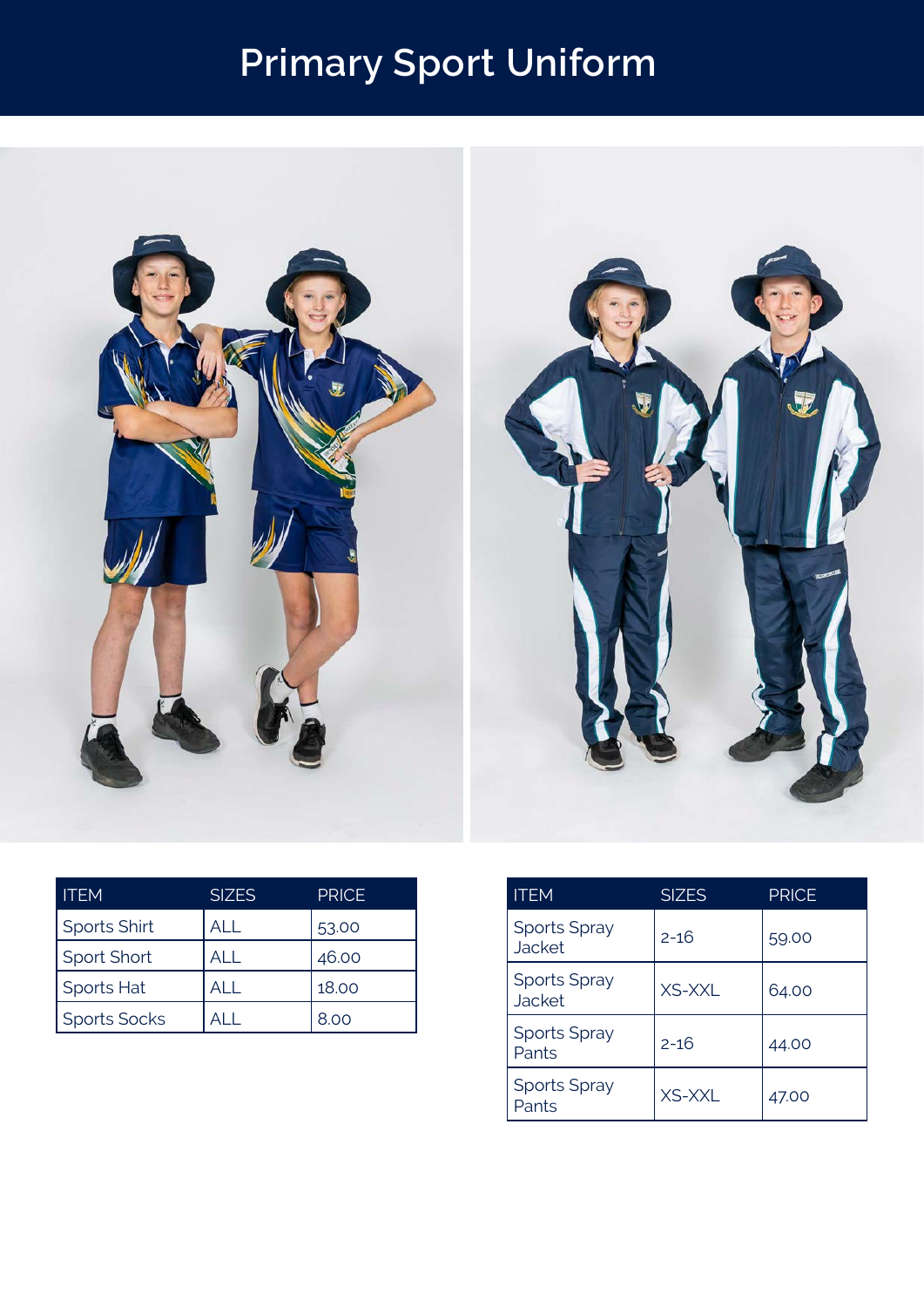### **Secondary Formal Uniform**



| <b>ITEM</b>            | <b>SIZES</b> | <b>PRICE</b> |
|------------------------|--------------|--------------|
| <b>Boys Shirt</b>      | $10 - 16$    | 48.00        |
| <b>Boys Shirt</b>      | $18 - 24$    | 50.00        |
| <b>Boys Shorts</b>     | 62-77        | 59.00        |
| <b>Boys Shorts</b>     | 82-107       | 62.00        |
| <b>Boys Belt</b>       | <b>ALL</b>   | 16.00        |
| <b>Boys Dress Hat</b>  | ALL          | 45.00        |
| <b>Boys Tie</b>        | ALL          | 21.00        |
| <b>Boys Socks</b>      | <b>ALL</b>   | 8.00         |
| <b>Girls Blouse</b>    | $4 - 16$     | 48.00        |
| <b>Girls Blouse</b>    | $18 - 24$    | 50.00        |
| Girls Skirt            | $2 - 24$     | 53.00        |
| <b>Girls Dress Hat</b> | <b>ALL</b>   | 70.00        |
| <b>Girls Tie</b>       | <b>ALL</b>   | 16.00        |
| <b>Girls Socks</b>     | <b>ALL</b>   | 8.00         |
| <b>School Bag</b>      | Small        | 65.00        |
| School Bag             | Large        | 70.00        |

| <b>ITEM</b>                              | <b>SIZES</b> | <b>PRICE</b> |
|------------------------------------------|--------------|--------------|
| <b>Boys Trousers</b>                     | 62-87        | 49.00        |
| <b>Boys Trousers</b>                     | $92 - 112$   | 51.00        |
| Pullover                                 | 6-16         | 61.00        |
| Pullover                                 | $18 - 24$    | 64.00        |
| <b>Girls Stockings</b><br>(not pictured) | <b>ALL</b>   | 13.50        |
| <b>Boys Blazer</b>                       | $8 - 18$     | 220.00       |
| <b>Boys Blazer</b>                       | $20+$        | 228.00       |
| <b>Girls Blazer</b>                      | 6-20         | 225.00       |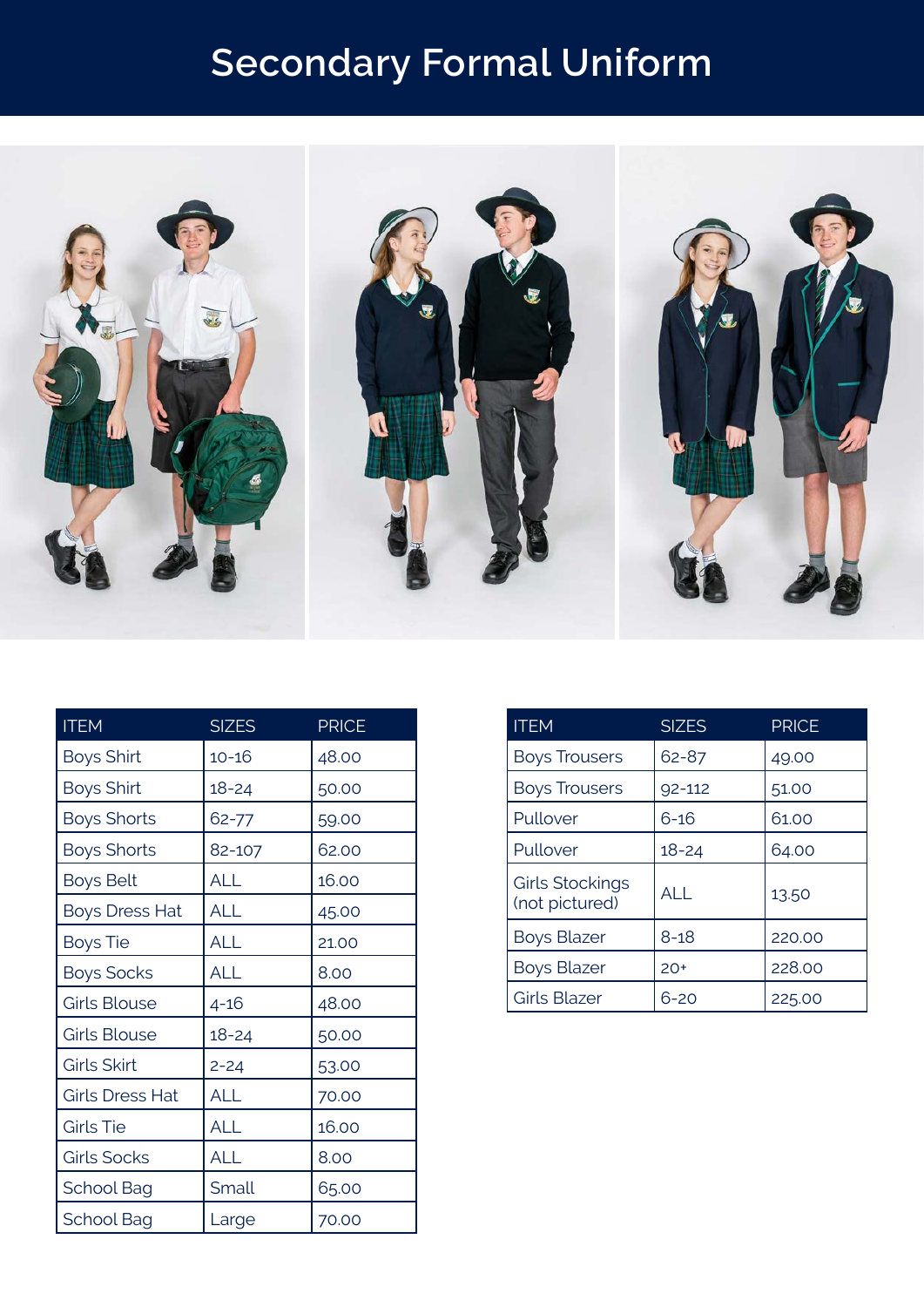# **Secondary Sport Uniform**



| <b>ITEM</b>         | <b>SIZES</b> | <b>PRICE</b> |
|---------------------|--------------|--------------|
| <b>Sports Shirt</b> | ALL          | 53.00        |
| Sport Short         | ALL          | 46.00        |
| Sports Hat          | ALL          | 18.00        |
| <b>Sports Socks</b> |              | 8.00         |

| <b>ITEM</b>                          | <b>SIZES</b> | <b>PRICE</b> |
|--------------------------------------|--------------|--------------|
| <b>Sports Spray</b><br><b>Jacket</b> | 2-16         | 59.00        |
| <b>Sports Spray</b><br><b>Jacket</b> | XS-XXL       | 64.00        |
| <b>Sports Spray</b><br>Pants         | 2-16         | 44.00        |
| <b>Sports Spray</b><br>Pants         | XS-XXL       | 47.00        |